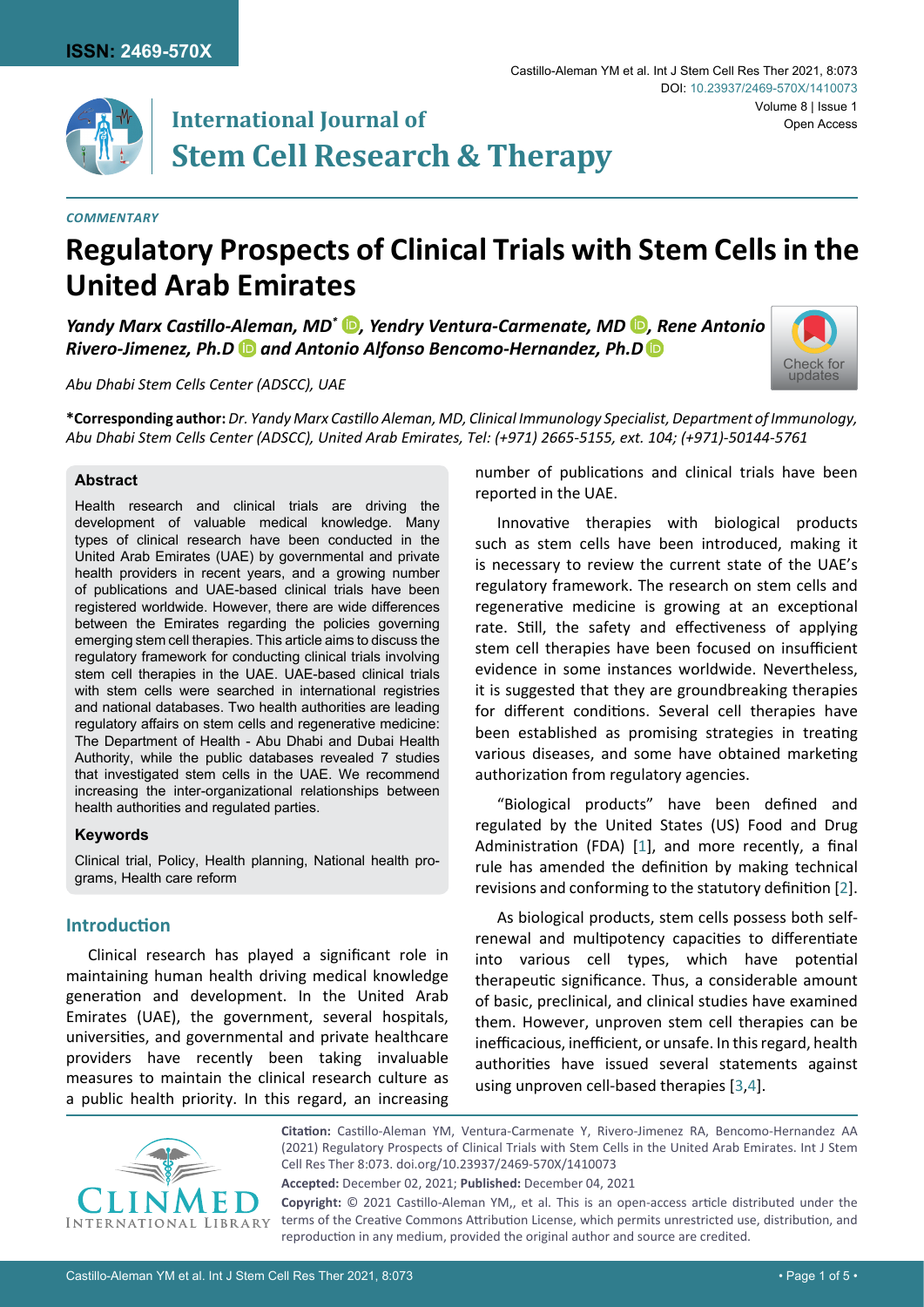Consequently, the most accepted pathway to demonstrate their safety and effectiveness in clinical settings is through clinical trials that follow the Good Clinical Practices (GCP) guidelines. The aim of this article is to address the UAE's regulatory prospects regarding clinical trials with stem cells. The current status is analyzed, and recommendations are provided.

## **Regulatory Prospects**

Health regulation is essential for translating innovative products from research and development activities to clinical settings while ensuring compliance with highquality requirements. The classification of stem cells as biological products would lead to a more comprehensive regulatory structure that specifies production criteria and marketing authorization applications.

#### **UAE healthcare system and regulatory framework**

The Ministry of Health and Prevention (MOHAP) is the UAE's federal health authority and provides comprehensive healthcare services. Since the establishment of individual emirate-based healthcare authorities by the Abu Dhabi Department of Health (DOH) and the Dubai Health Authority (DHA), the focus of MOHAP has shifted to the five Northern Emirates [\[5\]](#page-4-7).

In the Dubai healthcare free zone, the Dubai Healthcare City Authority - Regulatory (DHCR) acts as an independent regulatory arm. Accordingly, the MOHAP, DOH, DHA, and DHCR are considered the principal authorities regulating health research and clinical trial authorizations.

Each of these regulatory bodies follows different policies and procedures concerning clinical research, adhering to GCP guidelines and maintaining research ethics in their jurisdictions [\[6\]](#page-4-8). The most relevant standards can be summarized as follows: "*Guidance for conducting clinical trials based on drugs/medical products and good clinical practice*" (MOHAP, 2006), "*DOH guidelines for conducting clinical trials with investigational products and medical devices*" (2020), "*DOH standard on human subject research*" (2020), "*Code of conduct for healthcare professionals*" (DHA, 2014), and "*Conducting research in Dubai Healthcare City*" (DHCR, 2019).

Nevertheless, only two Emirates lead regulation of the stem cells and cell products, which have established public guidelines for the regulated sector. These current standards are applied to the Dubai healthcare sector: "*Platelet Rich Plasma Guidelines*" (DHA, 2014) and "*Standards for autologous adipose-tissue derived stem cells/stromal vascular fraction cells therapy*" (DHA, 2020). For Abu Dhabi healthcare stakeholders, the following have been issued: "*DOH standard on stem cell therapies, products and regenerative medicine*" (2019) and the "*DOH standard for centers of excellence in hematopoietic stem cell transplantation services*  *for adults and pediatrics*" (2019). These regulatory frameworks have represented a milestone regarding the research and preclinical or clinical applications of stem cell-based therapies and cell-derived products in both Dubai and Abu Dhabi in recent years. In addition, these standards have adopted international scientific evidence and good practices to enhance the highquality services related to the collection, processing, and administration requirements.

It is also necessary to mention the significant role of the different institutional review boards (IRBs) and research ethics committees (RECs) in regulating medical research and clinical trials. Several committees ensure compliance with ethical standards, the protection of subjects' rights, and scientific research principles, including the design, analysis, and methodology used in research in the UAE. Some of the IRBs or RECs are entirely associated with universities, healthcare facilities, or government/health authorities [e.g., Dubai Scientific Research Ethics Committee (DSREC) and the Abu Dhabi Health Research and Technology Committee (ADHRTC)]. Controversially, as there are no national standards to follow, the framework needs to be updated to harmonize the relevant policies, regulations, and ethics for human research in the UAE.

#### **International clinical studies registries**

An increasing number of medical research studies reported by the UAE ([Figure 1A\)](#page-2-0). Some of such studies have been registered to investigate biological-based therapies in international clinical trials registries. The registration in a public registry is a requirement of the International Committee of Medical Journal Editors (ICMJE) [\[7\]](#page-4-4), which accepts registration at ClinicalTrials. gov [[8](#page-4-5)], one of the most recognized Data Providers of the WHO International Clinical Trials Registry Platform (ICTRP), or in any primary register of the WHO ICTRP [\[9\]](#page-4-6), as follow:

- **•**  Australian New Zealand Clinical Trials Registry (ANZCTR)
- **Brazilian Clinical Trials Registry (ReBec)**
- **•**  Chinese Clinical Trial Registry (ChiCTR)
- **•**  Clinical Research Information Service (CRiS) Republic of Korea
- **•**  Clinical Trials Registry India (CTRI)
- **•**  Cuban Public Registry of Clinical Trials (RPCEC)
- **•**  EU Clinical Trials Register (EU-CTR)
- **•**  German Clinical Trials Register (DRKS)
- **Iranian Registry of Clinical Trials (IRCT)**
- **International Standard Randomized Controlled** Trial Number (ISRCTN)
- **•**  Japan Primary Registries Network (JPRN)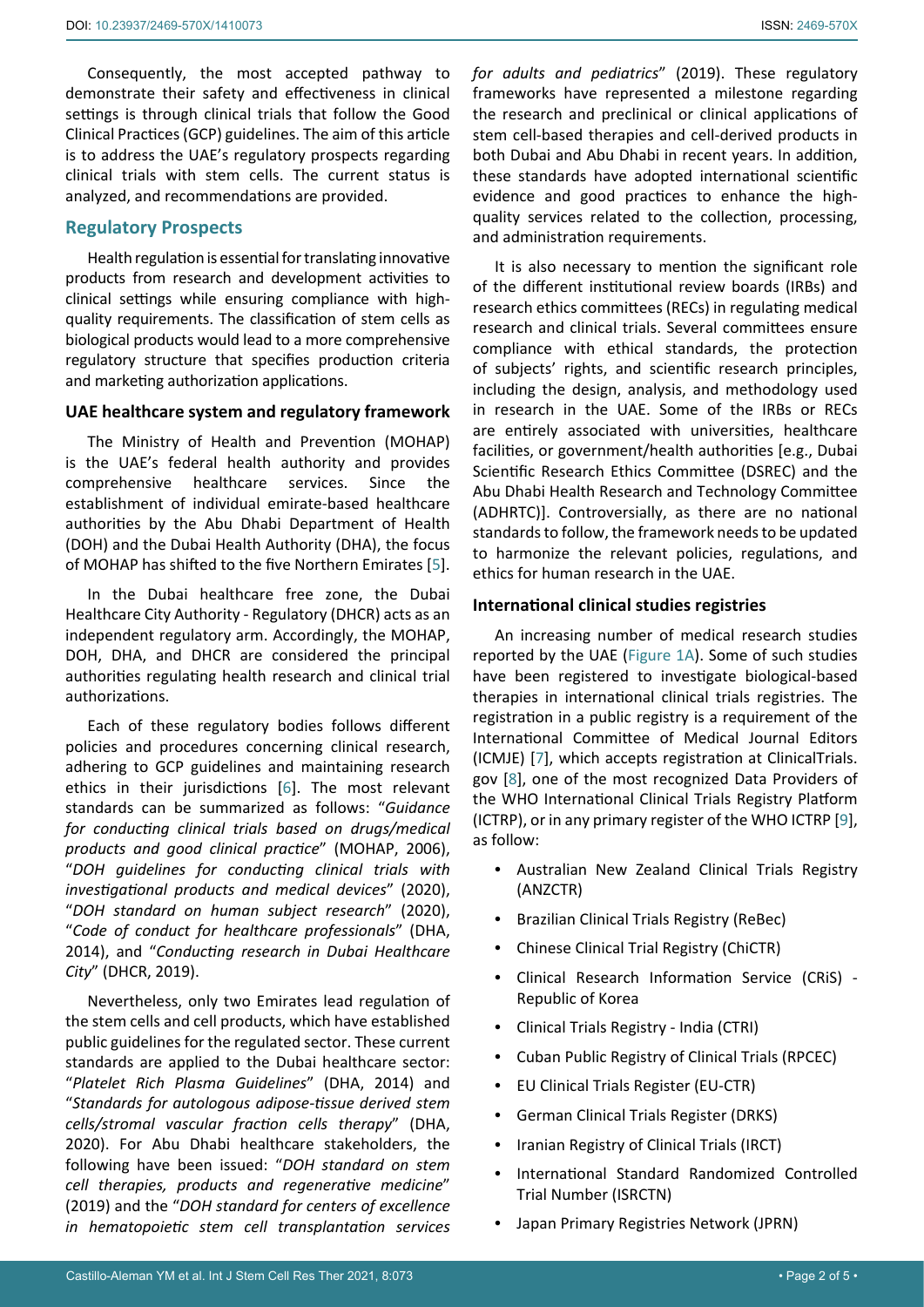<span id="page-2-0"></span>

Source: ClinicalTrials.gov [8] and primary registries in the WHO ICTRP [9] (As of September 23<sup>rd</sup>, 2021).

For location search purposes in these platforms, the terms "United Arab Emirates" and "UAE" were included **(**[Figure 1B](#page-2-0)**)**. Most of the studies found were registered at ClinicalTrials.gov (295 studies), followed by ANZCTR and ISRCTN databases (72 and 32 studies, respectively).

There are different ongoing clinical trials with biological products in the UAE. For example, there are registered various studies regarding the assessment of vaccines, such as "*A Study to Evaluate the Efficacy, Safety and Immunogenicity of Inactivated SARS-CoV-2 Vaccines (Vero Cell) in Healthy Population Aged 18-Years-Old and Above (COVID-19): NCT04510207*." Additional trials with other biological products have been done according to the ClinicalTrials.gov database, such as "*Phase IV-Cervical Dystonia (INTEREST\_INCD2): NCT01753349*." One UAEbased clinical trial investigated platelet-rich plasma ("*Will Autologous Platelet Rich Plasma Able to Restore Ovarian Function? NCT04381299*"). Another study, "*Management of Tear Trough Deformity: NCT04538716*" investigated the application of stromal vascular fraction gel (SVF-gel) [[8](#page-4-5)]. Other terms were included to refine the general overview, such as "biological," "vaccine," "platelet rich plasma," and "stromal vascular fraction."

However, out of 295 clinical studies, only 6 clinical trials that investigated stem cells were found in the ClinicalTrials.gov databases: Two are declared as completed, and four other trials are currently conducting recruitment ([Table 1\)](#page-3-0). For searches including the products investigated, the following terms were applied: "stem cell(s)," "hematopoietic," and "progenitor cell(s)."

Both completed studies examined autologous non-hematopoietic peripheral blood stem cells and were sponsored by the "Abu Dhabi Stem Cells Center (ADSCC)," an Abu Dhabi-based medical center. The four ongoing studies were funded by "MD Stem Cells," a US-based company, to be conducted in Dubai. Interestingly, these six studies have been sponsored by two companies, and they were based in Emirates with established frameworks for the regulation of stem cell products: Abu Dhabi and Dubai.

#### **National clinical trials registries**

The UAE MOHAP has posted the Health Research Bank, but not all of its studies are clinical trials; it includes descriptive, correlational, and quasi-experimental studies. During the current coronavirus pandemic,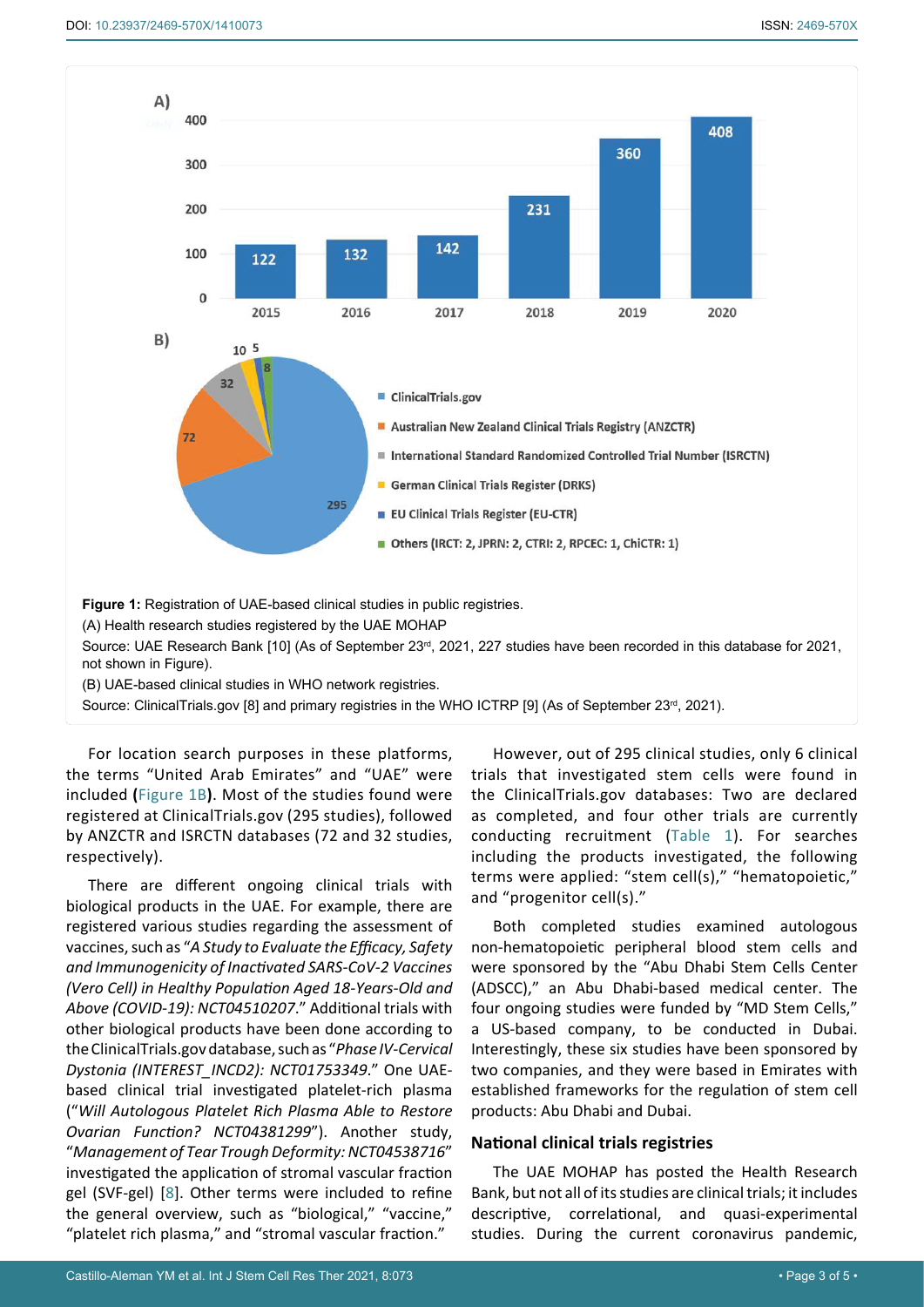<span id="page-3-0"></span>**Table 1:** Registration of UAE-based clinical trials with stem cells in ClinicalTrials.gov Registry, 2021.

| <b>NCT No.</b> | <b>Title</b>                                                                                                                                  | <b>Status</b> | <b>Sponsor</b>                                | <b>Administration</b><br>route* / Product                                     | Diseases /<br><b>Conditions</b>                                                 |
|----------------|-----------------------------------------------------------------------------------------------------------------------------------------------|---------------|-----------------------------------------------|-------------------------------------------------------------------------------|---------------------------------------------------------------------------------|
| NCT04473170    | Study Evaluating the Safety<br>and Efficacy of Autologous<br>Non-Hematopoietic Peripheral<br>Blood Stem Cells in COVID-19<br>(SENTAD-COVID)   | Completed     | Abu Dhabi<br><b>Stem Cells</b><br>Center, UAE | NB / Autologous<br>Non-Hematopoietic<br>Peripheral Blood<br><b>Stem Cells</b> | COVID-19<br>pneumonia/<br>Acute respiratory<br>distress syndrome<br>(ARDS)      |
| NCT04645485    | Safety and Tolerability of<br>Autologous Non-Hematopoietic<br>Peripheral Blood Stem Cells<br>Therapy in Healthy Adult<br>Volunteers (SANTANA) | Completed     | Abu Dhabi<br><b>Stem Cells</b><br>Center, UAE | NB / Autologous<br>Non-Hematopoietic<br>Peripheral Blood<br><b>Stem Cells</b> | <b>Healthy Adult</b><br><b>Volunteers</b>                                       |
| NCT02795052    | Neurologic Stem Cell Treatment<br>Study (NEST)                                                                                                | Recruiting    | MD Stem<br>Cells, US                          | IV / Autologous Bone<br><b>Marrow Derived</b><br><b>Stem Cells</b>            | <b>Different</b><br>neurologic<br>disorders                                     |
| NCT03011541    | Stem Cell Ophthalmology<br>Treatment Study II (SCOTS2)                                                                                        | Recruiting    | MD Stem<br>Cells, US                          | RB, ST, IV /<br>Autologous Bone<br><b>Marrow Derived</b><br><b>Stem Cells</b> | Different retinal<br>and optic nerve<br>diseases                                |
| NCT03724136    | Alzheimer's Autism and<br>Cognitive Impairment Stem Cell<br>Treatment Study (ACIST)                                                           | Recruiting    | <b>MD Stem</b><br>Cells, US                   | RB, ST, IV /<br>Autologous Bone<br><b>Marrow Derived</b><br><b>Stem Cells</b> | Alzheimer's<br>disease, other<br>dementias, and<br>autism spectrum<br>disorders |
| NCT03225625    | Stem Cell Spinal Cord Injury<br><b>Exoskeleton and Virtual Reality</b><br>Treatment Study (SciExVR)                                           | Recruiting    | <b>MD Stem</b><br>Cells, US                   | PA, IV, IN /<br>Autologous Bone<br><b>Marrow Derived</b><br><b>Stem Cells</b> | Spinal Cord<br><b>Injuries</b>                                                  |

Source: ClinicalTrials.gov [\[8](#page-4-5)].

\*NB: Nebulization; IV: Intravenous; RB: Retrobulbar; ST: Subtenon; PA: Paraspinal; IN: Intranasal.

<span id="page-3-1"></span>**Table 2:** Registration of clinical trials with stem cells in the UAE COVID-19 National Research Registry, 2021.

| Ref.<br>No. | Title                                                                                                                                                             | <b>Status</b> | <b>Sponsor</b>                                       | <b>Administration</b><br>route* / Product             | Diseases /<br><b>Conditions</b> |
|-------------|-------------------------------------------------------------------------------------------------------------------------------------------------------------------|---------------|------------------------------------------------------|-------------------------------------------------------|---------------------------------|
| 27          | Intra-Vein Injection of allogeneic<br>mesenchymal stem cells for support<br>of COVID-19 patients                                                                  | Pending       | King's College<br>Hospital London,<br><b>UAE</b>     | IV / Mesenchymal<br>Stem Cells                        | COVID-19<br>patients            |
| 52          | Phase 3 Clinical Trial for the usage<br>of mesenchymal stem cells (MSC)<br>and high doses of vitamin C to treat<br>COVID 19 patients at Dubai Health<br>Authority | Completed     | Dubai Cord Blood<br>& Research Center.<br><b>UAE</b> | IV / Mesenchymal<br><b>Stem Cells</b>                 | Severe<br>COVID-19<br>patients  |
| 7           | Usage of stem cells to treat<br>coronavirus disease 2019<br>(COVID-19) patients                                                                                   | Not-approved  | Dubai Cord Blood<br>& Research Center,<br><b>UAE</b> | Not specified                                         | COVID-19<br>patients            |
|             | Clinical Efficacy of Autologous<br>Stromal Vascular Fraction (SVF) for<br>Acute COVID-19 Infection                                                                | Not-approved  | Cell Surgical<br>Network, US                         | Not specified /<br>Stromal Vascular<br>Fraction (SVF) | COVID-19<br>patients            |

Source: UAE COVID-19 Research Registry platform [[11](#page-4-9)]. \*IV: Intravenous.

the Abu Dhabi DOH has introduced an open national research registry platform to gather all research activities related to COVID-19 [[11](#page-4-9)]. There are two approved and unapproved clinical trials that used stem cells in the COVID-19 research registry platform, and the leading Emirates are Dubai [Ref.7,27,52] and Abu Dhabi [Ref.1], as shown in [Table 2](#page-3-1)**.**

## **UAE regulatory strategies**

The aim of physicians and researchers is for biological-based therapies to be successfully applied in treating many diseases and conditions. However, published evidence has mainly been derived from small, uncontrolled trials plus a few controlled, randomized trials, which have not consistently demonstrated the